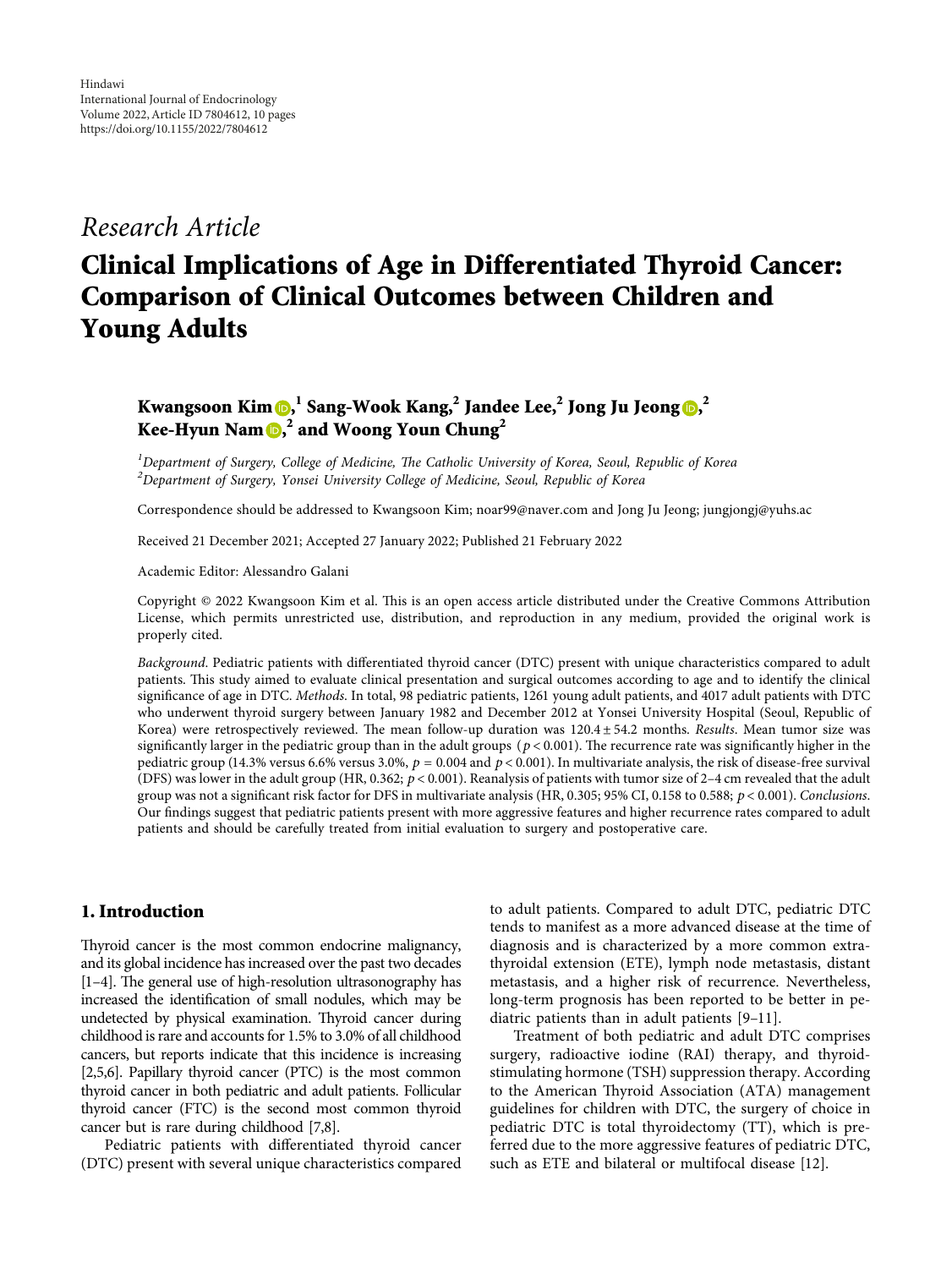The incidence of pediatric DTC increases with age and is more predominant in females. Most of the patients are diagnosed in adolescence, and adolescents between 15 and 19 years of age have a 10-fold higher incidence compared to the younger population [\[3](#page-8-0), [13, 14\]](#page-8-0). Nevertheless, the differences in clinical presentation and clinical outcomes between pediatric and adult patients with DTC remain unclear. This retrospective study therefore aimed to evaluate the clinical presentation and surgical outcomes of patients with DTC according to age and to identify the clinical significance of age in patients with DTC. Our findings indicated that pediatric patients with DTC tended to exhibit a more aggressive clinical presentation. Further, we identified age as an independent risk factor for disease-free survival (DFS), underscoring the need to ensure careful and appropriate treatment of pediatric patients with DTC.

#### **2. Materials and Methods**

*2.1. Patients.* In total, 110 pediatric (<20 years old) patients, 1338 young adult patients (20–29 years old), and 4243 adult patients (30–39 years old) with DTC who underwent thyroid surgery at Yonsei University Hospital (Seoul, Republic of Korea) from January 1982 to December 2012 were retrospectively reviewed. In total, 12 pediatric patients, 77 young adults, and 226 adults were excluded owing to loss at followup and/or inadequate follow-up data. Baseline clinicopathological characteristics of study patients are presented in Table [S1](#page-8-0). All patients were analyzed by a complete review of medical charts and pathology reports. Of patients, 2620 (48.7%) underwent lobectomy and/or contralateral partial thyroidectomy (less than TT) with prophylactic or therapeutic ipsilateral central compartment neck dissection (CCND) and 2756 (51.3%) underwent TT with prophylactic or therapeutic ipsilateral CCND. Of patients who underwent TT, 691 (12.9%) underwent TT with therapeutic modified radical neck dissection (mRND) due to clinically suspicious or pathologically confirmed N1b nodes. The mean follow-up duration was  $120.4 \pm 54.2$  months (range, 71–391). The study was conducted in accordance with the Declaration of Helsinki (as revised in 2013) and was approved by Yonsei University's institutional review board (IRB No.: 4-2019- 0146), which waived the requirement for informed consent due to the retrospective nature of this study.

*2.2. Postoperative Management and Follow-Up.* All pediatric and adult patients were postoperatively managed according to the ATA management guidelines for children [[12\]](#page-8-0) and adults [\[15](#page-8-0)], respectively. RAI ablation was performed 4 to 6 weeks postoperatively using doses based on ATA guidelines. Whole-body scans (WBS) were performed after 5 to 7 days of RAI ablation in patients who underwent TT. Thyroglobulin (Tg) and antithyroglobulin antibody (TgAb) concentrations were assessed after TSH stimulation by T4 withdrawal or recombinant human TSH injection before RAI ablation. All patients received L-thyroxine with suppressive doses and were regularly followed up with physical examination, thyroid function tests, assessment of Tg and TgAb concentrations, and neck ultrasonography every 3 to 6 months and annually thereafter. Patients who presented with evidence of recurrence or distant metastasis on routine follow-up evaluations were assessed by additional diagnostic imaging, including computed tomography, positron emission tomography-computed tomography, and/or RAI WBS, to determine the location and extent of suspected recurrence. Disease recurrence was confirmed by imaging modalities and/or pathologic diagnosis using ultrasonography-guided fine-needle aspiration.

*2.3. Statistical Analysis.* Continuous and quantitative variables are presented as means and standard deviation (SD). Categorical and qualitative variables are reported as numbers with percentages. Student's *t*-test, chi-square test, or Wilcoxon rank-sum test was used for group comparisons. Univariate and multivariate Cox regression analyses were performed to identify independent predictors of DFS. Hazard ratios (HRs) with 95% confidence intervals (CIs) were calculated. DFS was analyzed for the three study groups using Kaplan-Meier survival analysis with a log-rank test. *P* < 0*.*05 was considered statistically significant. All statistical analyses were performed with the software package SPSS (version 23.0 for Windows; SPSS, Chicago, IL).

#### **3. Results**

*3.1. Comparison among Different Age Groups.* A total of 98 pediatric, 1261 young adult, and 4017 adult patients were enrolled in this study. Table [1](#page-2-0) presents the results of the comparison of baseline clinicopathological characteristics among the different age groups. The mean tumor size was significantly larger in the pediatric group than in the adult groups  $(2.1 \pm 1.3 \text{ versus } 1.3 \pm 1.0 \text{ versus } 1.0 \pm 0.8, p < 0.001$ and  $p < 0.001$ ). The proportion of FTC was significantly higher in pediatric patients (7.1% versus 1.6% versus 0.7%,  $p = 0.002$  and  $p < 0.001$ ). With regard to pathological T and N stages, the pediatric group exhibited a significantly higher grade. The recurrence rate was significantly higher in the pediatric group (14.3% versus 6.6% versus 3.0%,  $p = 0.004$ and *p* < 0*.*001). No significant differences were observed in gender, multifocality, bilaterality, or ETE among groups. Table [2](#page-2-0) presents the results of the comparison of management among the different age groups. The proportion of TT and mRND was significantly higher in the pediatric group than in the young adult and the adult groups (TT, *p* < 0*.*001 and *p* < 0*.*001; mRND; *p* < 0*.*001 and *p* < 0*.*001, respectively).

*3.2. Risk Analysis for DFS in Different Age Groups.* Univariate and multivariate Cox regression analyses were performed to identify independent risk factors for DFS (Table [3\)](#page-3-0). In univariate analysis, the pediatric group was identified as a significant risk factor for DFS (young adult group: HR, 0.437; 95% CI, 0.252-0.757;  $p = 0.003$ ; adult group: HR, 0.210; 95% CI, 0.123–0.359; *p* < 0*.*001). Multivariate analysis revealed that the adult group had a significantly lower risk of DFS (HR, 0.362; 95% CI, 0.210–0.625; *p* < 0*.*001). Tumor size over 1 cm (HR, 2.272; 95% CI,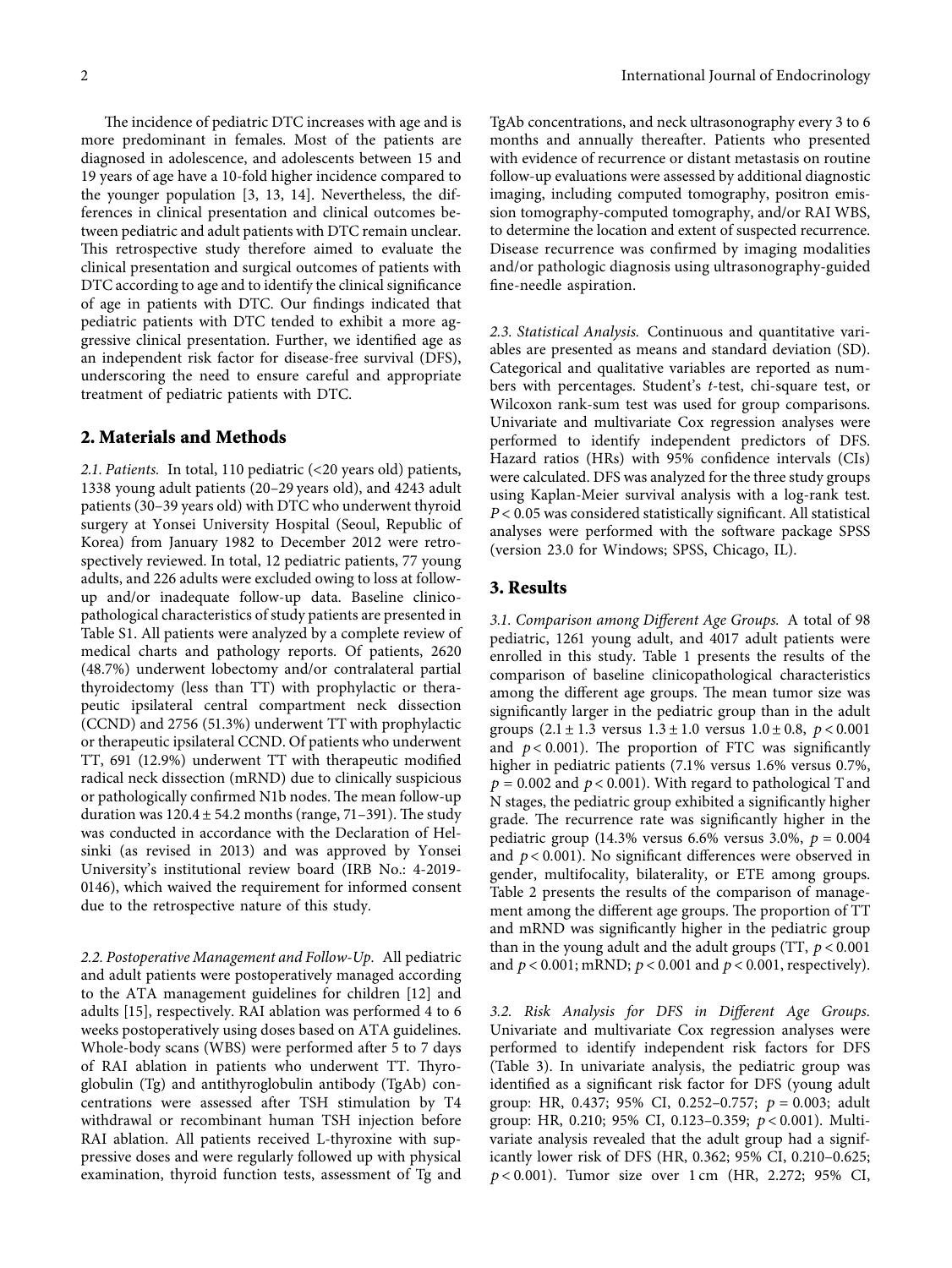Table 1: Comparison of clinicopathological characteristics among groups.

<span id="page-2-0"></span>

|                  | $\langle 20 \rangle$ years old $(A)$<br>$(n=98)$ | $20-29$ years old $(B)$<br>$(n=1261)$ | $30-39$ years old $(C)$<br>$(n = 4017)$ |         | $p$ value (A versus B) $p$ value (A versus C) |
|------------------|--------------------------------------------------|---------------------------------------|-----------------------------------------|---------|-----------------------------------------------|
| Age (years)      | $16.7 \pm 3.0$                                   | $26.2 \pm 2.5$                        | $34.8 \pm 2.8$                          | < 0.001 | < 0.001                                       |
| Male: female     | 1:7.9                                            | 1:7.2                                 | 1:5.2                                   | 0.873   | 0.211                                         |
| Male             | $11(11.2\%)$                                     | 153 (12.1%)                           | 650 (16.2%)                             |         |                                               |
| Female           | 87 (88.8%)                                       | 1108 (87.9%)                          | 3367 (83.8%)                            |         |                                               |
| Tumor size (cm)  | $2.1 \pm 1.3$                                    | $1.3 \pm 1.0$                         | $1.0 \pm 0.8$                           | < 0.001 | < 0.001                                       |
| Type of          |                                                  |                                       |                                         |         |                                               |
| carcinoma        |                                                  |                                       |                                         | 0.002   | < 0.001                                       |
| <b>PTC</b>       | 91 (92.9%)                                       | 1241 (98.4%)                          | 3989 (99.3%)                            |         |                                               |
| <b>FTC</b>       | $7(7.1\%)$                                       | $20(1.6\%)$                           | 28 (0.7%)                               |         |                                               |
| Multifocality    | 24 (24.5%)                                       | 284 (22.5%)                           | 975 (34.3%)                             | 0.619   | 0.520                                         |
| Bilaterality     | 15 (15.3%)                                       | 173 (13.7%)                           | 592 (14.7%)                             | 0.649   | 0.885                                         |
| <b>ETE</b>       | 36 (36.7%)                                       | 359 (28.5%)                           | 610 (15.2%)                             | 0.402   | 0.153                                         |
| T stage          |                                                  |                                       |                                         | < 0.001 | < 0.001                                       |
| T <sub>1</sub>   | 44 (44.9%)                                       | 815 (64.7%)                           | 3248 (80.9%)                            |         |                                               |
| T <sub>2</sub>   | 17 (17.3%)                                       | 85 (6.7%)                             | 154 (3.8%)                              |         |                                               |
| T <sub>3</sub>   | 33 (33.7%)                                       | 342 (27.1%)                           | 558 (13.9%)                             |         |                                               |
| T4               | $4(4.1\%)$                                       | $19(1.5\%)$                           | 57 (1.4%)                               |         |                                               |
| N stage          |                                                  |                                       |                                         | < 0.001 | < 0.001                                       |
| $_{\rm N0}$      | 25 (25.5%)                                       | 577 (45.8%)                           | 2255 (56.2%)                            |         |                                               |
| N <sub>1</sub> a | 43 (43.9%)                                       | 454 (36.0%)                           | 1331 (33.1%)                            |         |                                               |
| N <sub>1</sub> b | 30 (30.6%)                                       | 230 (18.2%)                           | 431 (10.7%)                             |         |                                               |
| M stage          |                                                  |                                       |                                         | 0.064   | 0.018                                         |
| M1               | $2(2.0\%)$                                       | $4(0.3\%)$                            | $7(0.2\%)$                              |         |                                               |
| Recurrence       | 14 (14.3%)                                       | 83 (6.6%)                             | 121 (3.0%)                              | 0.004   | < 0.001                                       |

Data are expressed as patient's number (%) or mean ± SD. A statistically significant difference was defined as  $p$  < 0.05. PTC, papillary thyroid carcinoma; FTC, follicular thyroid carcinoma; ETE, extrathyroidal extension; T, tumor; N, node; M, metastasis.

|                 | $<20$ years old $(A)$<br>$(n=98)$ | $20-29$ years old $(B)$<br>$(n=1261)$ | $30-39$ years old $(C)$<br>$(n=4017)$ |         | $p$ value (A versus B) $p$ value (A versus C) |
|-----------------|-----------------------------------|---------------------------------------|---------------------------------------|---------|-----------------------------------------------|
| Extent of       |                                   |                                       |                                       |         |                                               |
| operation       |                                   |                                       |                                       | < 0.001 | < 0.001                                       |
| Less than TT    | 36 (36.7%)                        | 605 (48.0%)                           | 1979 (49.3%)                          |         |                                               |
| <b>TT</b>       | $62(63.3\%)$                      | 656 (52.0%)                           | 2038 (50.7%)                          |         |                                               |
| Node dissection |                                   |                                       |                                       | < 0.001 | < 0.001                                       |
| <b>CCND</b>     | 68 (69.4%)                        | 1031 (81.8%)                          | 3586 (89.3%)                          |         |                                               |
| mRND            | $30(30.6\%)$                      | 230 (18.2%)                           | 431(10.7%)                            |         |                                               |
| RAI therapy     |                                   |                                       |                                       |         |                                               |
| (mCi)           |                                   |                                       |                                       | 0.141   | 0.065                                         |
| N <sub>0</sub>  | 44 (44.9%)                        | 670 (53.1%)                           | 2189 (54.5%)                          |         |                                               |
| 30              | $30(30.6\%)$                      | 423 (33.5%)                           | 1424 (35.5%)                          |         |                                               |
| $100 - 150$     | $21(21.4\%)$                      | 147 (11.7%)                           | 367 (9.1%)                            |         |                                               |
| 200             | $1(1.0\%)$                        | 19 (1.5%)                             | 33 (0.8%)                             |         |                                               |
| $>200$          | $2(2.1\%)$                        | $2(0.2\%)$                            | $4(0.1\%)$                            |         |                                               |

Data are expressed as patient's number (%). A statistically significant difference was defined as *p* < 0*.*05. TT, total thyroidectomy; CCND, central compartment neck dissection; mRND, modified radical neck dissection; RAI, radioactive iodine.

1.673–3.086; *p* < 0*.*001), N1a stage (HR, 2.074; 95% CI, 1.477–2.911; *p* < 0*.*001), and N1b stage (HR, 3.267; 95% CI, 2.256–4.732; *p* < 0*.*001) were identified as significant risk factors for DFS in multivariate analysis. Kaplan-Meier analysis revealed a significant difference in DFS between the pediatric group and adult groups (pediatric versus young adult group,  $p = 0.002$ ; pediatric versus adult group, *p* < 0*.*001; Figure [1](#page-3-0)).

*3.3. Subanalysis of Pediatric Subgroups.* Tables [4](#page-3-0) and [5](#page-4-0) present the results of subanalyses of clinicopathological characteristics and management in pediatric subgroups (≤16 years old or 17–19 years old). No significant differences were observed in tumor size, type of carcinoma, multifocality, bilaterality, or M stage between the two pediatric subgroups. The proportion of female patients was significantly higher in the older pediatric group than in the younger pediatric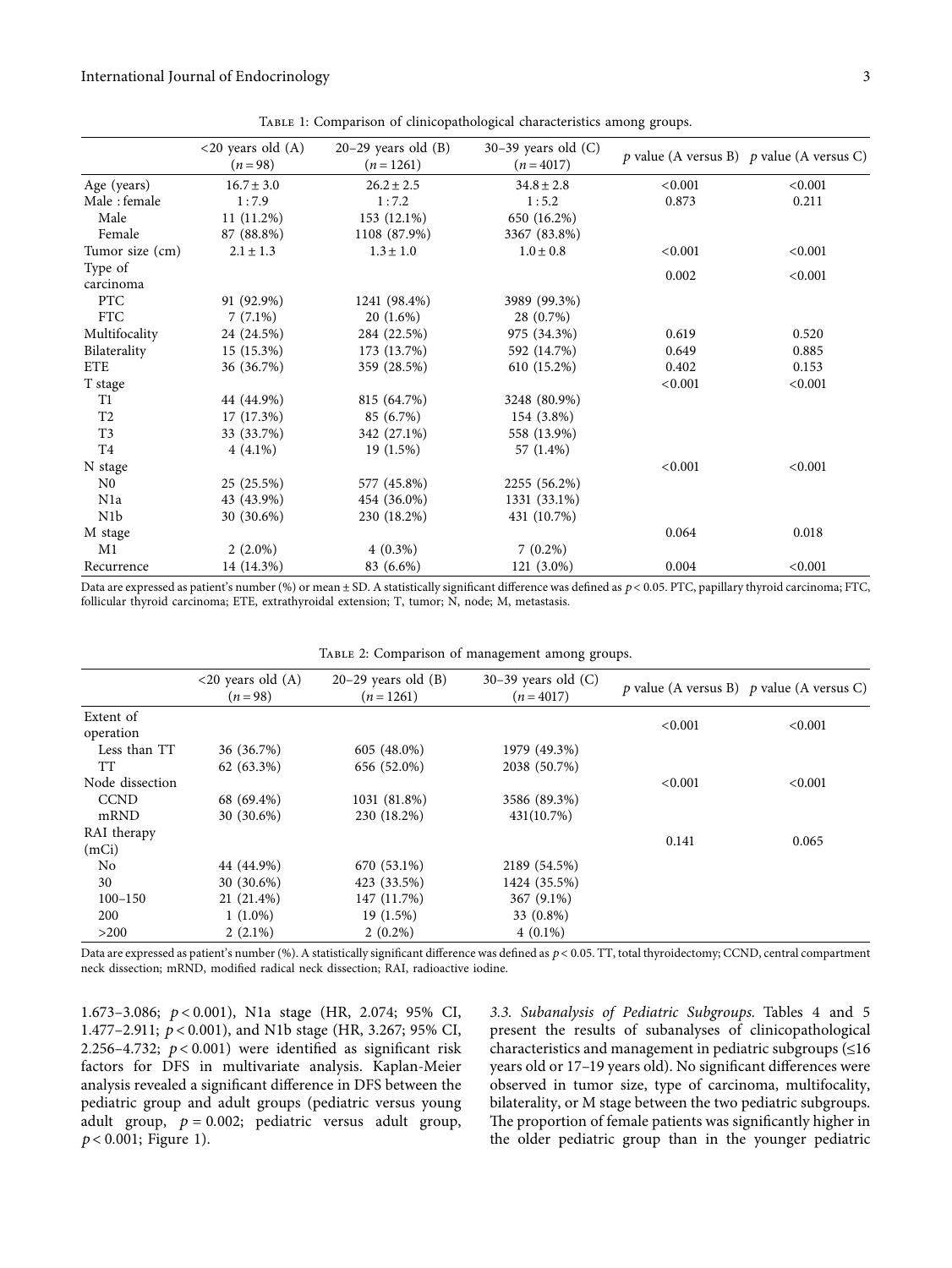|                | Univariate                 |            | Multivariate      |                |
|----------------|----------------------------|------------|-------------------|----------------|
|                | HR (95% CI)                | p<br>value | HR (95% CI)       | P<br>value     |
| Age (years)    |                            |            |                   |                |
| ${}_{< 20}$    | Ref.                       |            | Ref.              |                |
| $20 - 29$      | 0.437                      | 0.003      | 0.599             | 0.069          |
|                | $(0.252 - 0.757)$          |            | $(0.345 - 1.040)$ |                |
| $30 - 39$      | 0.210                      | < 0.001    | 0.362             | $<$ 0.001 $\,$ |
|                | $(0.123 - 0.359)$          |            | $(0.210 - 0.625)$ |                |
| Tumor size     |                            |            |                   |                |
| $\leq$ 1 cm    | Ref.                       |            | Ref.              |                |
| $>1$ cm        | 3.354                      | < 0.001    | 2.272             | $<$ 0.001 $\,$ |
|                | $(2.509 - 4.484)$          |            | $(1.673 - 3.086)$ |                |
| <b>ETE</b>     | 1.752                      | ${<}0.001$ |                   |                |
|                | $(1.332 - 2.303)$          |            |                   |                |
| Multifocality  | 1.495                      | 0.006      |                   |                |
|                | $(1.124 - 1.988)$<br>1.837 |            |                   |                |
| Bilaterality   | $(1.346 - 2.508)$          | ${<}0.001$ |                   |                |
| T stage        |                            |            |                   |                |
| Т1             | Ref.                       |            |                   |                |
|                | 2.267                      |            |                   |                |
| Τ2             | $(1.244 - 4.131)$          | 0.008      |                   |                |
|                | 1.950                      |            |                   |                |
| T3             | $(1.448 - 2.627)$          | < 0.001    |                   |                |
|                | 4.860                      |            |                   |                |
| T4             | $(2.564 - 9.213)$          | ${<}0.001$ |                   |                |
| N stage        |                            |            |                   |                |
| N <sub>0</sub> | Ref.                       |            | Ref.              |                |
| N1a            | 2.596                      |            | 2.074             |                |
|                | $(1.862 - 3.619)$          | < 0.001    | $(1.477 - 2.911)$ | < 0.001        |
| N1b            | 5.129                      | < 0.001    | 3.267             | $<$ 0.001 $\,$ |
|                | $(3.613 - 7.283)$          |            | $(2.256 - 4.732)$ |                |
| RAI therapy    |                            |            |                   |                |
| No             | Ref.                       |            |                   |                |
|                | 1.709                      | < 0.001    |                   |                |
| yes            | $(1.303 - 2.244)$          |            |                   |                |

<span id="page-3-0"></span>Table 3: Univariate and multivariate analyses for DFS in different age groups.

Data are expressed as hazard ratio (HR) and 95% confidence interval (CI). A statistically significant difference was defined as *p* < 0*.*05. ETE, extrathyroidal extension; T, tumor; N, node; RAI, radioactive iodine.

group (81.1% versus 93.4%,  $p < 0.001$ ). The ETE was significantly greater in the younger pediatric group than in the older pediatric group (51.4% versus 27.9%,  $p = 0.007$ ). The younger pediatric group exhibited a significantly higher grade of pathological T and N stage compared to the older pediatric group ( $p = 0.012$  and  $p < 0.001$ ). The proportion of TT and mRND was significantly higher in the younger pediatric group than in the older pediatric group (81.1% versus 52.5%,  $p = 0.010$ , and 54.1% versus 16.4%,  $p < 0.001$ , respectively). In total, six (16.2%) patients in the younger pediatric group and eight (13.1%) patients in the older pediatric group were diagnosed with recurrence, but this difference was not significant ( $p = 0.564$ ).

*3.4. Subanalysis of Older Pediatric Subgroup and Adult Groups.* Tables [6](#page-4-0) and [7](#page-5-0) present the results of the subanalyses of clinicopathological characteristics and management of the



Figure 1: Disease-free survival curves of three groups (log rank;  $<$ 20 versus 20–29 years,  $p = 0.002$ ;  $<$ 20 versus 30–39 years, *p* < 0*.*001; 20–29 years versus 30–39 years, *p* < 0*.*001).

Table 4: Subanalysis of clinicopathological characteristics in pediatric subgroups.

| $\leq$ 16 years | $17-19$ years |         |
|-----------------|---------------|---------|
| $(n=37)$        | $(n=61)$      | p value |
| $13.9 \pm 3.1$  | $18.4 + 0.8$  | < 0.001 |
| 1:4.3           | 1:14.3        | < 0.001 |
| 7(18.9%)        | $4(6.6\%)$    |         |
| 30 (81.1%)      | 57 (93.4%)    |         |
| $2.3 \pm 1.0$   | $1.9 \pm 1.5$ | 0.205   |
|                 |               |         |
|                 |               | 0.184   |
| 36 (97.3%)      | 55 (90.2%)    |         |
| 1(2.7%)         | $6(9.8\%)$    |         |
| $10(27.0\%)$    | 14 (23.0%)    | 0.809   |
| 8(21.6%)        | 7(11.5%)      | 0.247   |
| 19 (51.4%)      | 17 (27.9%)    | 0.007   |
|                 |               | 0.012   |
| 10 (27.0%)      | 34 (55.7%)    |         |
| 8 (21.6%)       | $9(14.8\%)$   |         |
| 16 (43.2%)      | 17 (27.9%)    |         |
| $3(8.1\%)$      | $1(1.6\%)$    |         |
|                 |               | < 0.001 |
| 7(18.9%)        | 18 (29.5%)    |         |
| 10 (27.0%)      | 33 (54.1%)    |         |
| 20 (54.1%)      | 10 (16.4%)    |         |
|                 |               | 0.718   |
| $1(2.7\%)$      | $1(1.6\%)$    |         |
| $6(16.2\%)$     | $8(13.1\%)$   | 0.564   |
|                 |               |         |

Data are expressed as patient's number (%) or mean  $\pm$  SD. A statistically significant difference was defined as *p* < 0*.*05. PTC, papillary thyroid carcinoma; FTC, follicular thyroid carcinoma; ETE, extrathyroidal extension; T, tumor; N, node; M, metastasis.

three different groups over 16 years of age. No significant differences in most of clinicopathological characteristics were identified relative to the results presented in Table [1.](#page-2-0)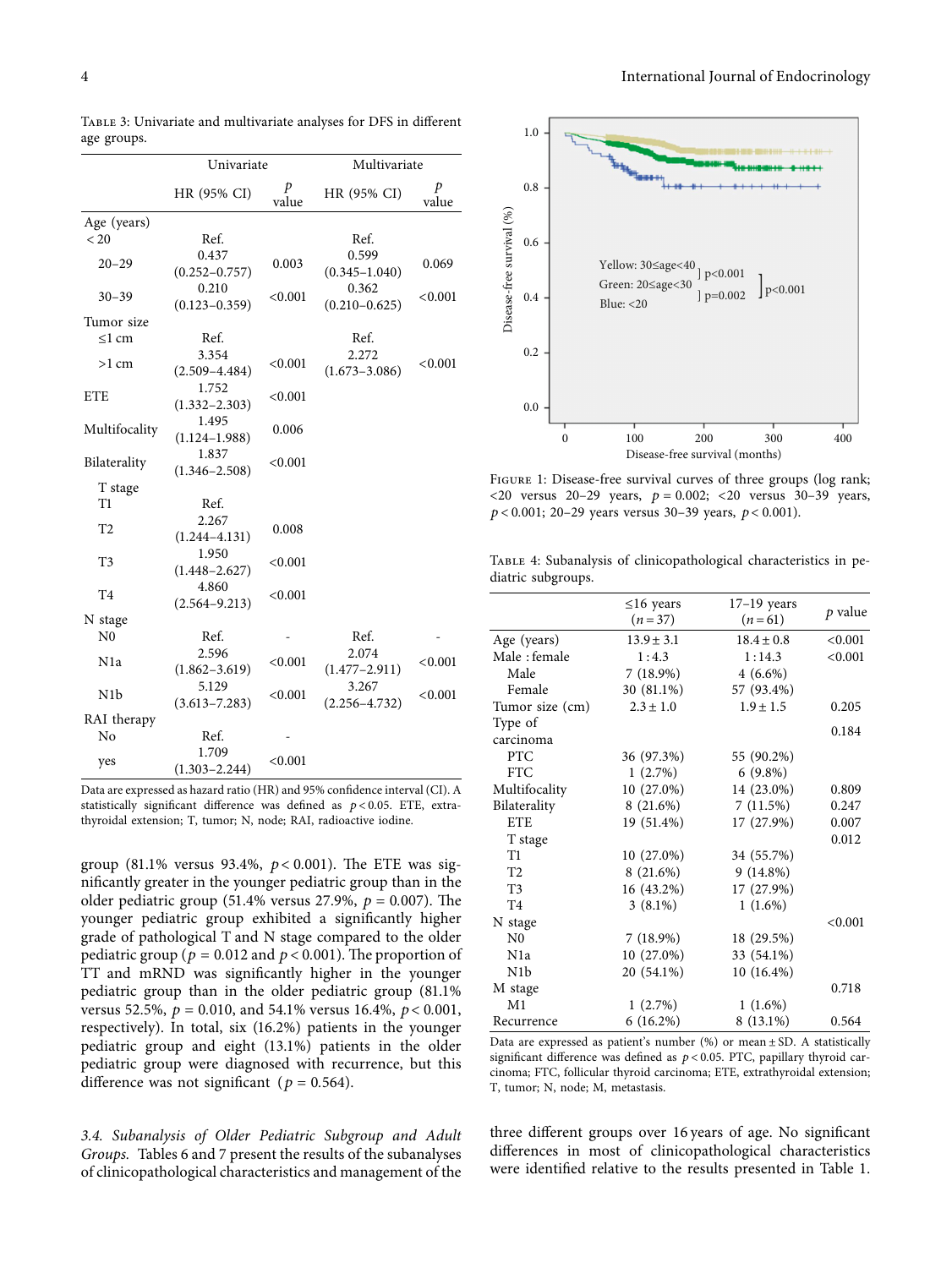#### <span id="page-4-0"></span>International Journal of Endocrinology 5

|                     | $\leq 16$ years $(n=37)$ | 17-19 years $(n=61)$ | $p$ value |
|---------------------|--------------------------|----------------------|-----------|
| Extent of operation |                          |                      | 0.010     |
| Less than TT        | $7(18.9\%)$              | 29 (47.5%)           |           |
| <b>TT</b>           | 30 (81.1%)               | 32 (52.5%)           |           |
| Node dissection     |                          |                      | < 0.001   |
| <b>CCND</b>         | 17 (45.9%)               | 51 (83.6%)           |           |
| mRND                | 20 (54.1%)               | $10(16.4\%)$         |           |
| RAI therapy (mCi)   |                          |                      | 0.147     |
| No                  | 13 (35.1%)               | 31 (50.8%)           |           |
| 30                  | 12 (32.4%)               | 18 (29.5%)           |           |
| $100 - 150$         | $10(27.0\%)$             | $11(18.0\%)$         |           |
| 200                 | $0(0\%)$                 | $1(1.6\%)$           |           |
| >200                | $2(5.4\%)$               | $0(0\%)$             |           |

Table 5: Subanalysis of management in pediatric subgroups.

Data are expressed as patient's number (%). A statistically significant difference was defined as *p* < 0*.*05. TT, total thyroidectomy; CCND, central compartment neck dissection; mRND, modified radical neck dissection; RAI, radioactive iodine.

|                  | $17-19$ years $(A)$<br>$(n=61)$ | $20-29$ years old $(B)$<br>$(n=1261)$ | $30-39$ years old $(C)$<br>$(n = 4017)$ |         | $p$ value (A versus B) $p$ value (A versus C) |
|------------------|---------------------------------|---------------------------------------|-----------------------------------------|---------|-----------------------------------------------|
| Age (years)      | $18.4 \pm 0.8$                  | $26.2 \pm 2.5$                        | $34.8 \pm 2.8$                          | < 0.001 | < 0.001                                       |
| Male: female     | 1:14.3                          | 1:7.2                                 | 1:5.2                                   | 0.227   | 0.051                                         |
| Male             | $4(6.6\%)$                      | 153 (12.1%)                           | 650 (16.2%)                             |         |                                               |
| Female           | 57 (93.4%)                      | 1108 (87.9%)                          | 3367 (83.8%)                            |         |                                               |
| Tumor size (cm)  | $1.9 \pm 1.5$                   | $1.3 \pm 1.0$                         | $1.0 \pm 0.8$                           | < 0.001 | < 0.001                                       |
| Type of          |                                 |                                       |                                         |         |                                               |
| carcinoma        |                                 |                                       |                                         | 0.001   | < 0001                                        |
| PTC              | 55 (90.2%)                      | 1241 (98.4%)                          | 3989 (99.3%)                            |         |                                               |
| <b>FTC</b>       | $6(9.8\%)$                      | 20(1.6%)                              | 28(0.7%)                                |         |                                               |
| Multifocality    | 14 (23.0%)                      | 284(22.5%)                            | 975(34.3%)                              | 0.938   | 0.881                                         |
| Bilaterality     | 7(11.5%)                        | 173(13.7%)                            | 592(14.7%)                              | 0.848   | 0.586                                         |
| <b>ETE</b>       | 17 (27.9%)                      | 359 (28.5%)                           | 610 (15.2%)                             | 0.432   | 0.699                                         |
| T stage          |                                 |                                       |                                         | 0.001   | < 0.001                                       |
| T1               | 34 (55.7%)                      | 815 (64.7%)                           | 3248 (80.9%)                            |         |                                               |
| T2               | $9(14.8\%)$                     | 85 (6.7%)                             | 154 (3.8%)                              |         |                                               |
| T <sub>3</sub>   | 17 (27.9%)                      | 342 (27.1%)                           | 558 (13.9%)                             |         |                                               |
| T4               | $1(1.6\%)$                      | 19(1.5%)                              | 57 (1.4%)                               |         |                                               |
| N stage          |                                 |                                       |                                         | 0.039   | < 0.001                                       |
| N <sub>0</sub>   | 18 (29.5%)                      | 577 (45.8%)                           | 2255 (56.2%)                            |         |                                               |
| N <sub>1</sub> a | 33 (54.1%)                      | 454 (36.0%)                           | 1331 (33.1%)                            |         |                                               |
| N1b              | $10(16.4\%)$                    | 230 (18.2%)                           | 431 (10.7%)                             |         |                                               |
| M stage          |                                 |                                       |                                         | 0.211   | 0.114                                         |
| M1               | $1(1.6\%)$                      | $4(0.3\%)$                            | $7(0.2\%)$                              |         |                                               |
| Recurrence       | 8 (13.1%)                       | 83 (6.6%)                             | 121 (3.0%)                              | 0.064   | 0.001                                         |

Data are expressed as patient's number (%) or mean ± SD. A statistically significant difference was defined as  $p$  < 0.05. PTC, papillary thyroid carcinoma; FTC, follicular thyroid carcinoma; ETE, extrathyroidal extension; T, tumor; N, node; M, metastasis.

However, the recurrence rate did not differ between the older pediatric and the young adult groups (13.1% versus 6.6%,  $p = 0.064$ ). The extent of operation and RAI therapy were not significantly different.

Univariate and multivariate logistic regression analyses were performed to determine independent risk factors for DFS (Table [8\)](#page-6-0). Results were similar to those presented in Table [3.](#page-3-0) Only the adult group was not identified as a significant independent risk factor for DFS in multivariate analysis (HR, 0.362; 95% CI, 0.206 to 0.627;  $p = 0.006$ ). In Kaplan-Meier analysis, no significant difference was observed in DFS between the younger pediatric and older

pediatric groups ( $p = 0.560$ ; Figure [2](#page-6-0)). Significant differences in DFS were observed between the older pediatric group and adult groups (older pediatric versus young adult group,  $p = 0.042$ ; older pediatric versus adult group, *p* < 0*.*001; Figure [2](#page-6-0)).

*3.5. Subanalysis of Patients in Different Age Groups with Tumor Size of 2 to 4 cm.* Given that the majority of pediatric patients were diagnosed with palpable masses rather than by a screening test, we reanalyzed the patients with tumor sizes of 2 to 4 cm. In total, 47 pediatric, 187 young adult, and 367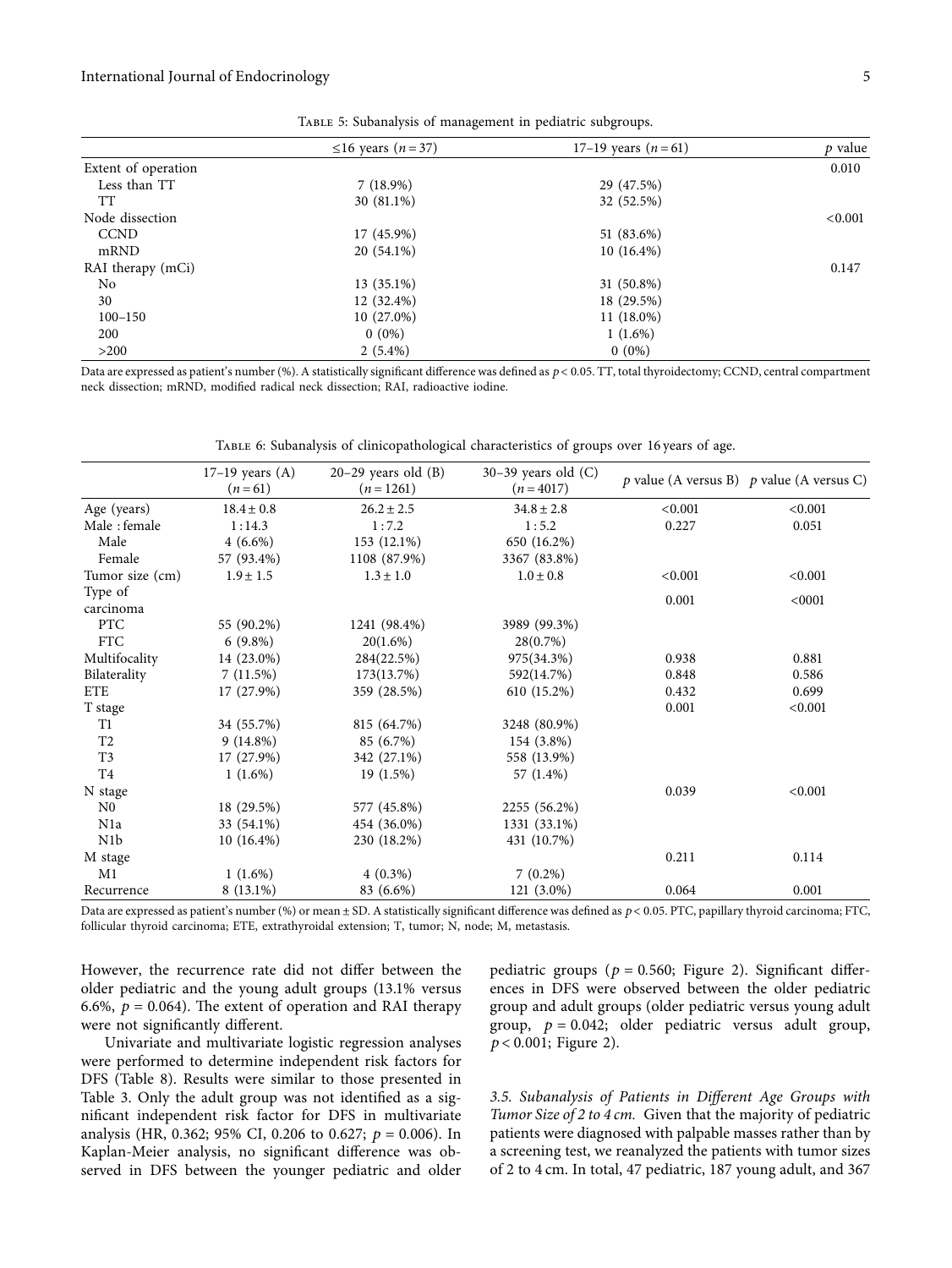<span id="page-5-0"></span>

|                 | $17-19$ years $(A)$<br>$(n=61)$ | $20-29$ years old $(B)$<br>$(n=1261)$ | $30-39$ years old $(C)$<br>$(n = 4017)$ |       | p value (A versus B) p value (A versus C) |
|-----------------|---------------------------------|---------------------------------------|-----------------------------------------|-------|-------------------------------------------|
| Extent of       |                                 |                                       |                                         |       |                                           |
| operation       |                                 |                                       |                                         | 0.126 | 0.153                                     |
| Less than TT    | 29 (47.5%)                      | 605 (48.0%)                           | 1979 (49.3%)                            |       |                                           |
| TТ              | 32 (52.5%)                      | 656 (52.0%)                           | 2038 (50.7%)                            |       |                                           |
| Node dissection |                                 |                                       |                                         | 0.967 | 0.092                                     |
| <b>CCND</b>     | 51 (83.6%)                      | 1031 (81.8%)                          | 3586 (89.3%)                            |       |                                           |
| mRND            | $10(16.4\%)$                    | 230 (18.2%)                           | 431(10.7%)                              |       |                                           |
| RAI therapy     |                                 |                                       |                                         |       |                                           |
| (mCi)           |                                 |                                       |                                         | 0.851 | 0.351                                     |
| N <sub>0</sub>  | 31 (50.8%)                      | 670 (53.1%)                           | 2189 (54.5%)                            |       |                                           |
| 30              | 18 (29.5%)                      | 423 (33.5%)                           | 1424 (35.5%)                            |       |                                           |
| $100 - 150$     | $11(18.0\%)$                    | 147 (11.7%)                           | 367 (9.1%)                              |       |                                           |
| 200             | $1(1.6\%)$                      | 19 (1.5%)                             | 33 (0.8%)                               |       |                                           |
| >200            | $0(0\%)$                        | $2(0.2\%)$                            | $4(0.1\%)$                              |       |                                           |

Table 7: Subanalysis of treatment management of groups over 16 years of age.

Data are expressed as patient's number (%). A statistically significant difference was defined as *p* < 0*.*05. TT, total thyroidectomy; CCND, central compartment neck dissection; mRND, modified radical neck dissection; RAI, radioactive iodine.

adult patients were included in the reanalysis. Table [9](#page-7-0) presents the results of the comparison of clinicopathological characteristics among the three different age groups with tumor sizes of 2 to 4 cm. No significant differences were observed in the proportion of males, type of carcinoma, multifocality, bilaterality, ETE, and pathological T or M stage. The pediatric group presented with a significantly higher grade in the pathological N stage ( $p = 0.006$ ). Recurrence rate was significantly higher in the pediatric group  $(25.5\% \text{ versus } 16.6\% \text{ versus } 9.5\%, p = 0.001).$ 

*3.6. Risk Subanalysis for DFS in Patients in Different Age Groups with Tumor Size of 2 to 4 cm.* Univariate and multivariate logistic regression analyses were performed to determine independent risk factors for DFS in patients with tumor sizes of 2 to 4 cm (Table [10](#page-7-0)). Among the three different age groups, only the adult group was not a significant risk factor for DFS in both univariate and multivariate analyses (HR, 0.292; 95% CI, 0.151–0.563; *p* < 0*.*001; and HR, 0.305; 95% CI, 0.158–0.588; *p* < 0*.*001, respectively). Bilaterality (HR, 1.758; 95% CI, 1.061-2.913;  $p = 0.029$ ) was confirmed as a significant risk factor for DFS in multivariate analysis. Kaplan-Meier analysis revealed significant differences in DFS between the pediatric group and adult groups (pediatric versus young adult group,  $p = 0.045$ ; and pediatric versus adult group, *p* < 0*.*001; Figure [3\)](#page-7-0).

#### **4. Discussion**

Pediatric and adult DTCs are considered distinct diseases, as the former is underscored by more aggressive features but a more favorable long-term prognosis [[9,11,16](#page-8-0)]. Age is a major prognostic factor in DTC [[17\]](#page-8-0). Therefore, the TNM staging system of DTC is classified according to an age of 55 years. Nevertheless, few studies have compared clinical presentation and surgical outcomes between pediatric and adult patients with DTC [[18,](#page-8-0)[19\]](#page-9-0). Here, we investigated the clinicopathological characteristics of 5376 patients with DTC to investigate the effects of age on surgical outcomes.

In this study, tumor size was larger in pediatric patients. Kim et al. reported that tumor size was larger in pediatric patients than in young adult patients [[19](#page-9-0)]. However, no significant differences were observed in multifocal and bilateral disease between pediatric and adult groups, in contrast to previous reports [[20–23](#page-9-0)]. Several reports have indicated that the incidence of multifocality in pediatric patients may reach 88% [[24,25](#page-9-0)]. The ETE appeared to be more common in pediatric DTC, but we did not identify a significant difference in this regard. The thyroid gland is smaller in children than in adults, which may facilitate the occurrence of early capsular extension [\[26](#page-9-0)]. T, N, and M staging grade and the recurrence rate were significantly higher in the pediatric group than in the adult groups. These results were consistent with previous reports on the characteristics of pediatric DTC [[27–30\]](#page-9-0). Nevertheless, the factors underpinning the more aggressive features of pediatric DTC have not been fully elucidated.

Based on the mean age of pediatric patients (16.7 years), we performed a subanalysis of the pediatric group. The ETE was more prevalent in the younger pediatric group  $(\leq 16)$ years old) than in the older pediatric group (17–19 years old). Further, the younger pediatric group presented with a significantly higher grade of T and N stage compared with the older pediatric group. These findings are consistent with previous reports [\[27,31](#page-9-0),[32](#page-9-0)]. Nevertheless, no significant differences were observed in multifocality, bilaterality, and ETE between adolescent and adult groups. Adolescent DTC tended to be similar to that in young adults, even the recurrence rate.

In multivariate analysis, only the adult group was not identified as a significant independent risk factor for DFS, suggesting that pediatric and young adult DTC have similar clinical outcomes. In addition, the frequency of intensive treatment, such as TT, mRND, and high-dose RAI therapy (>100 mCi), was significantly higher in the pediatric group than in the adult groups. These factors may have contributed to the similar prognosis of pediatric and young adult DTC.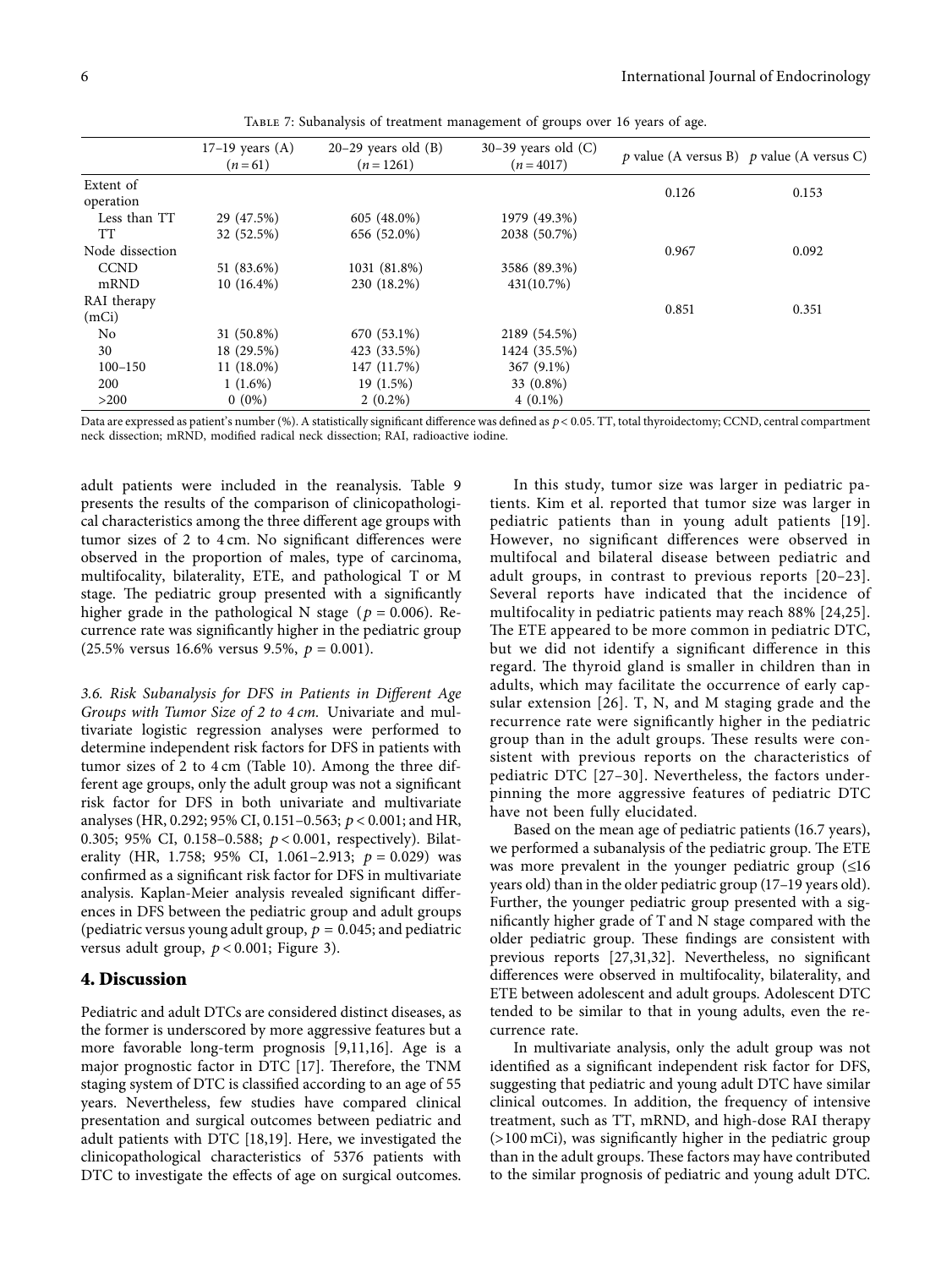|                  | Univariate                 |                | Multivariate               |            |
|------------------|----------------------------|----------------|----------------------------|------------|
|                  | HR (95% CI)                | p<br>value     | HR (95% CI)                | p<br>value |
| Age (years)      |                            |                |                            |            |
| $17 - 19$        | Ref.                       |                | Ref.                       |            |
| $20 - 29$        | 0.477<br>$(0.242 - 0.826)$ | 0.046          | 0.561<br>$(0.337 - 1.117)$ | 0.156      |
| $30 - 39$        | 0.230<br>$(0.110 - 0.387)$ | < 0.001        | 0.362<br>$(0.206 - 0.627)$ | 0.006      |
| Tumor size       |                            |                |                            |            |
| $\leq$ 1 cm      | Ref.                       |                | Ref.                       |            |
| $>1$ cm          | 3.228<br>$(2.411 - 4.648)$ | < 0.001        | 2.417<br>$(1.594 - 3.163)$ | < 0.001    |
| <b>ETE</b>       | 1.704<br>$(1.295 - 2.412)$ | < 0.001        |                            |            |
| Multifocality    | 1.427<br>$(1.103 - 1.864)$ | 0.006          |                            |            |
| Bilaterality     | 1.801<br>$(1.294 - 2.576)$ | < 0.001        | 1.470<br>$(0.954 - 1.932)$ | 0.026      |
| T stage          |                            |                |                            |            |
| T1               | Ref.                       |                |                            |            |
| T <sub>2</sub>   | 2.346<br>$(1.216 - 4.215)$ | 0.005          |                            |            |
| T3               | 1.936<br>$(1.426 - 2.518)$ | $<$ 0.001 $\,$ |                            |            |
| T <sub>4</sub>   | 4.195<br>$(2.286 - 8.639)$ | < 0.001        |                            |            |
| N stage          |                            |                |                            |            |
| N <sub>0</sub>   | Ref.                       |                | Ref.                       |            |
| N <sub>1</sub> a | 2.692<br>$(1.749 - 3.943)$ | < 0.001        | 2.349<br>$(1.256 - 2.984)$ | < 0.001    |
| N <sub>1</sub> b | 5.095<br>$(3.437 - 7.842)$ | < 0.001        | 4.046<br>$(2.547 - 5.438)$ | ${<}0.001$ |
| RAI therapy      |                            |                |                            |            |
| No               | Ref.                       |                |                            |            |
| yes              | 1.785<br>$(1.203 - 2.548)$ | < 0.001        |                            |            |

<span id="page-6-0"></span>Table 8: Univariate and multivariate analyses for DFS in different age groups.

In general, most of adult DTCs were diagnosed with a screening test, whereas most of pediatric DTCs were incidentally diagnosed. Physical examination is important given that palpable masses are more common in pediatric patients than in adult patients [\[10](#page-8-0)[,33–35\]](#page-9-0). Indeed, 31–97% of pediatric patients with DTC present with a bulge in the anterior neck [\[4,10,](#page-8-0)[36\]](#page-9-0). However, this manifestation is asymptomatic in childhood and is often noticed by parents or medical staff, rendering an early diagnosis of pediatric patients challenging. In this study, the mean tumor size of pediatric DTC was significantly larger than that of adult DTC. Further, we performed a subanalysis of clinicopathological characteristics in three different age groups with a tumor size of 2 to 4 cm. Despite adjusting for size differences, the recurrence rate was significantly higher in the pediatric group than in the adult groups (25.5% versus 16.6% versus 9.5%,  $p = 0.001$ ). Multivariate analysis revealed similar results to the preceding analyses. Our findings suggest that the



Figure 2: Disease-free survival curves of four groups (log rank; ≤16 years versus  $17-19$  years,  $p = 0.560$ ;  $17-19$  years versus  $20-29$  years,  $p = 0.042$ ; 17–19 years versus 30–39 years,  $p < 0.001$ ).

prognosis of pediatric DTC is affected by other risk factors, such as age and bilaterality, in addition to tumor size. Jarzab et al. reported that younger children had a poorer prognosis compared to older children [[32](#page-9-0)]. Additionally, Palmer et al. demonstrated that one of the best predictors of recurrence was multiple thyroid nodules at presentation [[37](#page-9-0)].

The causative factors of differences in clinicopathological features and long-term outcomes between pediatric and adult DTC are obscure. One possible factor is differences in molecular pathogenesis between pediatric and adult DTC. Genetic studies of DTC indicate that the most common genetic defect is RET/PTC rearrangements in pediatric DTC, whereas BRAF<sup>V600E</sup> and RAS mutations are most commonly detected in adult DTC [\[9](#page-8-0), [38–40\]](#page-9-0). Additionally, the level of sodium-iodide symporter (*NIS*) gene expression is higher in pediatric DTC than in adult DTC [[41, 42\]](#page-9-0). This implies greater responsiveness to RAI and better therapeutic outcomes in pediatric DTC than in adult DTC [[42](#page-9-0), [43\]](#page-9-0).

According to the ATA management guidelines for children, TT is recommended in pediatric DTC due to the more aggressive features and increased risk of recurrence in pediatric DTC [\[12\]](#page-8-0). In addition, TT has several advantages, such as guaranteed RAI ablation and the use of Tg as a tumor marker. Nevertheless, TT is associated with various complications, including transient/permanent postoperative hypoparathyroidism, recurrent laryngeal nerve injury, and side effects due to lifetime TSH suppression. In this study, none of the pediatric patients developed permanent complications. Conservative surgical management is recommended to avoid surgical complications in pediatric patients with the nonadvanced disease. The optimal extent of operation for pediatric DTC remains under debate. The major controversial factors are the impact of extensive operations on recurrence and potential risks. Those who favor TT claim that this procedure is associated

Data are expressed as hazard ratio (HR) and 95% confidence interval (CI). A statistically significant difference was defined as *p* < 0*.*05. ETE, extrathyroidal extension; T, tumor; N, node; RAI, radioactive iodine.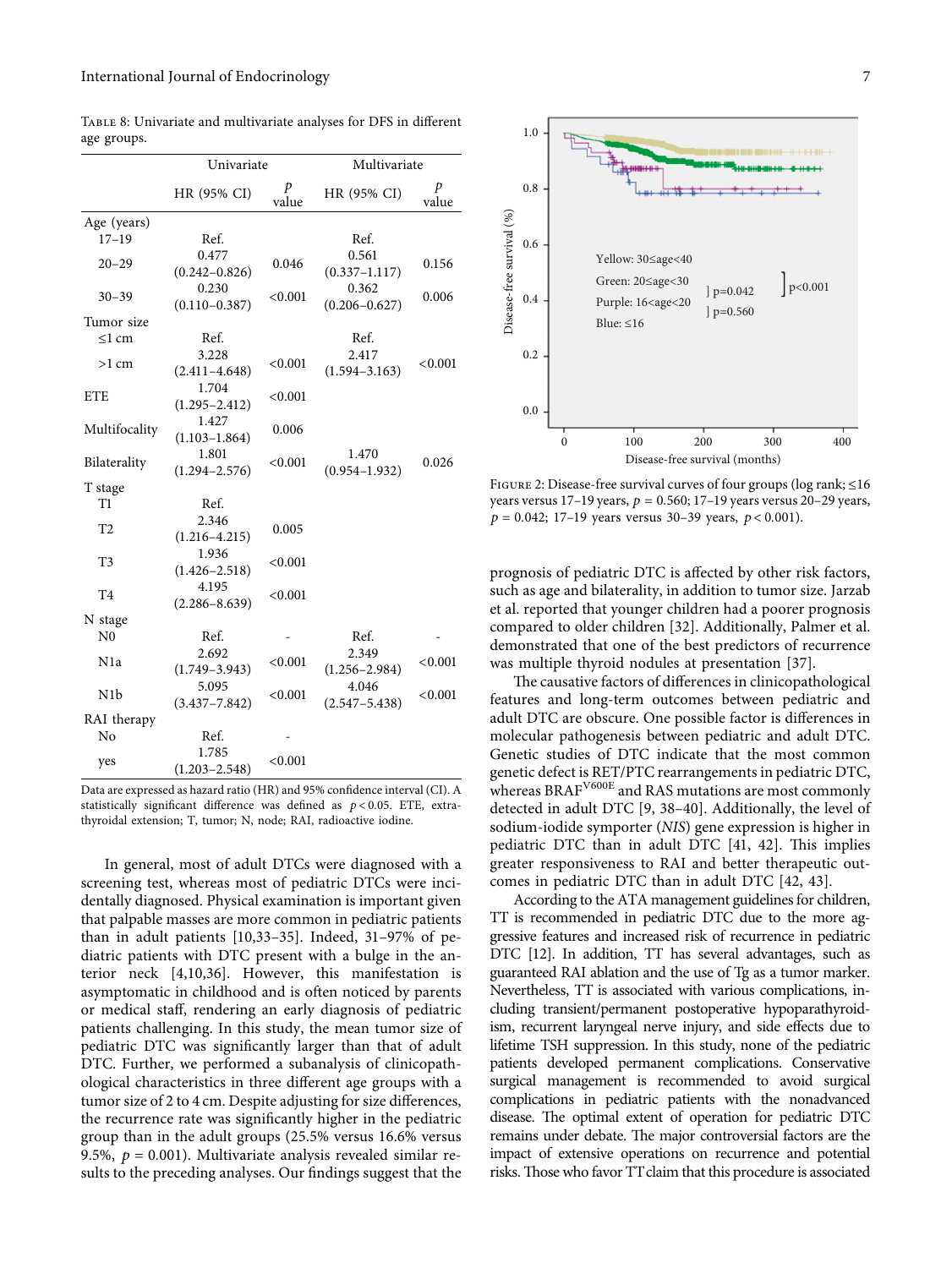<span id="page-7-0"></span>

|                   | <20 years $(n = 47)$ | 20–29 years $(n=187)$ | 30–39 years ( $n = 367$ ) | p value |
|-------------------|----------------------|-----------------------|---------------------------|---------|
| Age (years)       | $15.6 \pm 3.7$       | $25.9 \pm 2.6$        | $34.3 \pm 2.8$            | < 0.001 |
| Male: female      | 1:4.9                | 1:5.9                 | 1:4.2                     | 0.374   |
| Male              | 8 (17.0%)            | 27 (14.4%)            | 70 (19.1%)                |         |
| Female            | 39 (83.0%)           | 160 (85.6%)           | 297 (80.9%)               |         |
| Tumor size (cm)   | $2.8 \pm 0.7$        | $2.7 \pm 0.6$         | $2.6 \pm 0.6$             | 0.321   |
| Type of carcinoma |                      |                       |                           | 0.859   |
| <b>PTC</b>        | 45 (95.7%)           | 178 (95.2%)           | 352 (95.9%)               |         |
| <b>FTC</b>        | $2(4.3\%)$           | $9(4.8\%)$            | $15(4.1\%)$               |         |
| Multifocality     | 15 (31.9%)           | 42 (22.5%)            | 98 (26.7%)                | 0.385   |
| Bilaterality      | 13 (27.7%)           | 30 (16.0%)            | 73 (19.9%)                | 0.231   |
| <b>ETE</b>        | 24 (51.1%)           | 92 (49.2%)            | 192 (52.3%)               | 0.572   |
| T stage           |                      |                       |                           | 0.357   |
| T2                | 20 (42.6%)           | 93 (49.7%)            | 172 (46.9%)               |         |
| T <sub>3</sub>    | 23 (48.9%)           | 85 (45.5%)            | 175 (47.7%)               |         |
| T <sub>4</sub>    | $4(8.5\%)$           | $9(4.8\%)$            | $20(5.4\%)$               |         |
| N stage           |                      |                       |                           | 0.006   |
| N <sub>0</sub>    | 10(21.3%)            | 67 (35.8%)            | 114 (31.1%)               |         |
| N <sub>1</sub> a  | 14 (29.8%)           | 62 (33.2%)            | 154 (42.0%)               |         |
| N <sub>1</sub> b  | 23 (48.9%)           | 58 (31.0%)            | 99 (26.9%)                |         |
| M stage           |                      |                       |                           | 0.260   |
| M1                | $2(4.3\%)$           | $0(0\%)$              | $4(1.1\%)$                |         |
| Recurrence        | 12 (25.5%)           | 31 (16.6%)            | 35 (9.5%)                 | 0.001   |

Table 9: Subanalysis of clinicopathological characteristics of patients with tumor size of 2 to 4 cm.

Data are expressed as patient's number (%) or mean ± SD. A statistically significant difference was defined as *p* < 0*.*05. PTC, papillary thyroid carcinoma; FTC, follicular thyroid carcinoma; ETE, extrathyroidal extension; T, tumor; N, node; M, metastasis.

Table 10: Univariate and multivariate analyses of DFS in three different age groups with tumor size of 2 to 4 cm.

|                     | Univariate                 |            | Multivariate               |            |
|---------------------|----------------------------|------------|----------------------------|------------|
|                     | HR (95% CI)                | P<br>value | HR (95% CI)                | p<br>value |
| Age (years)         |                            |            |                            |            |
| < 20                | Ref.                       |            | Ref.                       |            |
| $20 - 29$           | 0.514<br>$(0.264 - 1.002)$ | 0.051      | 0.554<br>$(0.283 - 1.085)$ | 0.085      |
| $30 - 39$           | 0.292<br>$(0.151 - 0.563)$ | < 0.001    | 0.305<br>$(0.158 - 0.588)$ | < 0.001    |
| <b>Bilaterality</b> | 1.770<br>$(1.072 - 2.922)$ | 0.026      | 1.758<br>$(1.061 - 2.913)$ | 0.029      |
| N stage             |                            |            |                            |            |
| N <sub>0</sub>      | Ref.                       |            |                            |            |
| N <sub>1</sub> a    | 1.468<br>$(0.818 - 2.634)$ | 0.198      |                            |            |
| N1b                 | 2.117<br>$(1.178 - 3.805)$ | 0.012      |                            |            |

Data are expressed as hazard ratio (HR) and 95% confidence interval (CI). A statistically significant difference was defined as *p* < 0*.*05. N, node.

with improved DFS without significant complications if performed by experienced professionals. Handkiewicz et al. concluded that TTwas able to remove all malignant tissue, decrease recurrence risk, and improve patient outcomes [\[31\]](#page-9-0). In contrast, those who favor conservative treatment claim that the less aggressive approach is associated with comparable surgical outcomes in selected patients and is considerably safer than TT. Gulcelik et al. advocated less aggressive treatment to decrease the risk of surgical complications [\[44](#page-9-0)]. Due to the low incidence, slow progression, and need for long-term follow-up to identify



Figure 3: Disease-free survival curves of three groups with tumor size of 2 to 4 cm (log rank; <20 years versus 20–29 years,  $p = 0.045$ ; <20 years versus 30–39 years, *p* < 0*.*001; 20–29 years versus 30–39 years,  $p = 0.020$ ).

precise diagnosis in pediatric patients, the gold standard operative approach for pediatric DTC remains controversial.

A strength of this study is that all patients were treated and followed up with the same protocol comprising surgery, TSH suppression, RAI therapy, and use of imaging modalities by a multidisciplinary team. However, several limitations of the study should be addressed. First, the study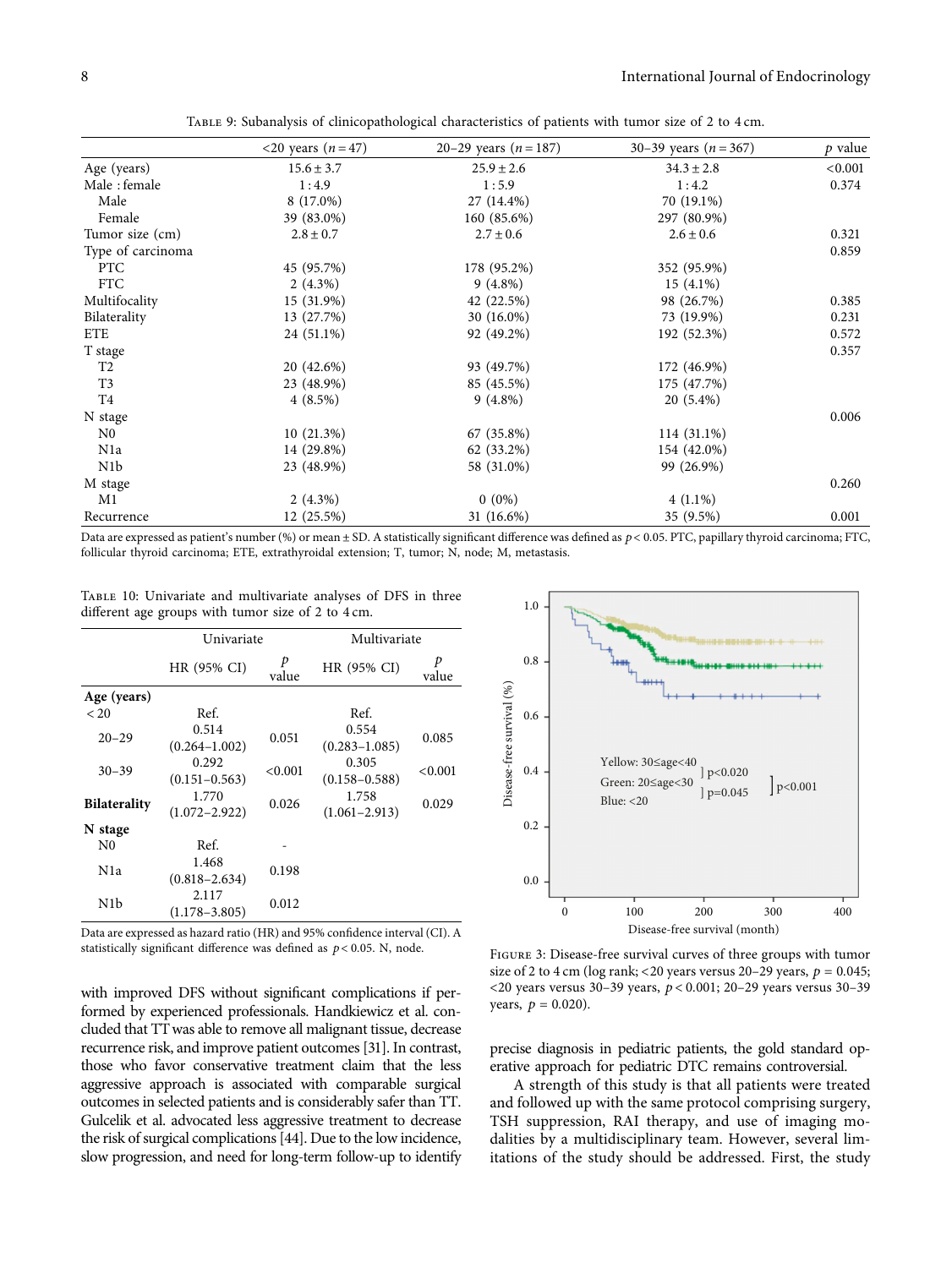<span id="page-8-0"></span>design was retrospective in nature. Second, there may have been selection bias given that patient data were collected from a single tertiary institution and may not reflect the entire patient population. Third, of the study population, only 98 patients were in the pediatric group, which was significantly smaller than the other groups. Fourth, the mean follow-up period was relatively short  $(120.4 \pm 54.2 \text{ months}).$ This follow-up time limited our ability to compare long-term surgical outcomes between the three different age groups. Finally, only six (6.4%) pediatric patients were below 10 years of age, and the mean age of pediatric patients was 16.7 years. As such, this sample may not have been reflective of the entire pediatric population.

#### **5. Conclusions**

To the best of our knowledge, there is a paucity of studies comparing clinical presentation and surgical outcomes between pediatric and adult groups. This study demonstrated that pediatric patients presented with more aggressive features compared to adult patients. Further, the recurrence rate of DTC was higher in pediatric patients than in adult patients. Given that age was identified as an independent risk factor for DFS, our findings underscore the need for pediatric patients with DTC to be carefully treated from initial evaluation to surgery and postoperative care.

#### **Data Availability**

The data that support the findings of this study are available upon request from the corresponding author. The data are not publicly available due to privacy or ethical restrictions.

#### **Conflicts of Interest**

The authors declare that there are no conflicts of interest.

#### **Acknowledgments**

The authors would like to thank all nurses helping the operations who have contributed to this study.

#### **Supplementary Materials**

Table S1: baseline clinicopathological characteristics of the study patients. (*[Supplementary Materials](https://downloads.hindawi.com/journals/ije/2022/7804612.f1.docx)*)

#### **References**

- [1] D. A. Siegel, J. King, E. Tai, N. Buchanan, U. A. Ajani, and J. J. P. Li, "Cancer incidence rates and trends among children and adolescents in the United States, 2001–2009," *Pediatrics*, vol. 134, no. 4, pp. e945–e955, 2014.
- [2] L. B. Vergamini, A. L. Frazier, F. L. Abrantes, K. B. Ribeiro, and C. Rodriguez-Galindo, "Increase in the incidence of differentiated thyroid carcinoma in children, adolescents, and young adults: a population-based study," *The Journal of Pediatrics*, vol. 164, no. 6, pp. 1481–1485, 2014.
- [3] A. R. Hogan, Y. Zhuge, E. A. Perez, L. G. Koniaris, J. I. Lew, and J. E. J. J. Sola, "Pediatric thyroid carcinoma: incidence and

outcomes in 1753 patients," *Journal of Surgical Research*, vol. 156, no. 1, pp. 167–172, 2009.

- [4] M. T. Parisi and D. Mankoff, Eds., *Seminars in Nuclear Medicine*, Elsevier, Amsterdam, Netherlands, 2007.
- [5] R. Miller, J. J. C. Young, and B. Novakovic, "Childhood Cancer," *Cancer*, vol. 75, pp. 395–405, 1995.
- [6] N. L. Shapiro and N. J. T. L. Bhattacharyya, "Population-based outcomes for pediatric thyroid carcinoma," The Laryngoscope, vol. 115, no. 2, pp. 337–340, 2005.
- [7] S. Leboulleux, E. Baudin, D. W. Hartl, J.-P. Travagli, and M. Schlumberger, "Follicular cell-derived thyroid cancer in children," *Hormone Research in Paediatrics*, vol. 63, no. 3, pp. 145–151, 2005.
- [8] E. Steliarova-Foucher, C. Stiller, E. Pukkala, B. Lacour, I. Plesko, and D. Parkin, "Thyroid cancer incidence and survival among European children and adolescents (1978–1997): report from the Automated Childhood Cancer Information System project," *European Journal of Cancer*, vol. 42, no. 13, pp. 2150–2169, 2006.
- [9] S. Yamashita and V. Saenko, "Mechanisms of disease: molecular genetics of childhood thyroid cancers," *Nature Reviews Endocrinology*, vol. 3, no. 5, p. 422, 2007.
- [10] K. Pazaitou-Panayiotou, A. Kaprara, M. Boudina et al., "Thyroid carcinoma in children and adolescents. Presentation, clinical course, and outcome of therapy in 23 children and adolescents in Northern Greece," *Hormones*, vol. 4, no. 4, p. 213, 2005.
- [11] I. D. Hay, T. Gonzalez-Losada, M. S. Reinalda, J. A. Honetschlager, M. L. Richards, and G. B. Thompson, "Long-term outcome in 215 children and adolescents with papillary thyroid cancer treated during 1940 through 2008," *World Journal of Surgery*, vol. 34, no. 6, pp. 1192–1202, 2010.
- [12] G. L. Francis, S. G. Waguespack, A. J. Bauer et al., "Management guidelines for children with thyroid nodules and differentiated thyroid cancer: the American Thyroid Association guidelines task force on pediatric thyroid cancer," *yroid*, vol. 25, no. 7, pp. 716–759, 2015.
- [13] A. M. Samuel and S. M. Sharma, "Differentiated thyroid carcinomas in children and adolescents," *Cancer*, vol. 67, no. 8, pp. 2186–2190, 1991.
- [14] X.-C. Wu, V. W. Chen, B. Steele et al., "Cancer incidence in adolescents and young adults in the United States, 1992–1997," *Journal of Adolescent Health*, vol. 32, no. 6, pp. 405–415, 2003.
- [15] B. R. Haugen, E. K. Alexander, K. C. Bible et al., "2015 American Thyroid Association management guidelines for adult patients with thyroid nodules and differentiated thyroid cancer: the American Thyroid Association guidelines task force on thyroid nodules and differentiated thyroid cancer," *yroid*, vol. 26, no. 1, pp. 1–133, 2016.
- [16] K. Pazaitou-Panayiotou, P. K. Iliadou, S. Mandanas et al., "Papillary thyroid carcinomas in patients under 21 years of age: clinical and histologic characteristics of tumors≤ 10 mm," *e Journal of Pediatrics*, vol. 166, no. 2, pp. 451–456, 2015.
- [17] R. K. Orosco, T. Hussain, K. T. Brumund, D. K. Oh, D. C. Chang, and M. Bouvet, "Analysis of age and disease status as predictors of thyroid cancer-specific mortality using the surveillance," *Epidemiology, and End Results Database*, vol. 25, no. 1, pp. 125–132, 2015.
- [18] A. S. Alzahrani, D. Alkhafaji, M. Tuli, H. Al-Hindi, and B. B. Sadiq, "Comparison of differentiated thyroid cancer in children and adolescents  $(\leq 20$  years) with young adults," *Clinical Endocrinology*, vol. 84, no. 4, pp. 571–577, 2016.